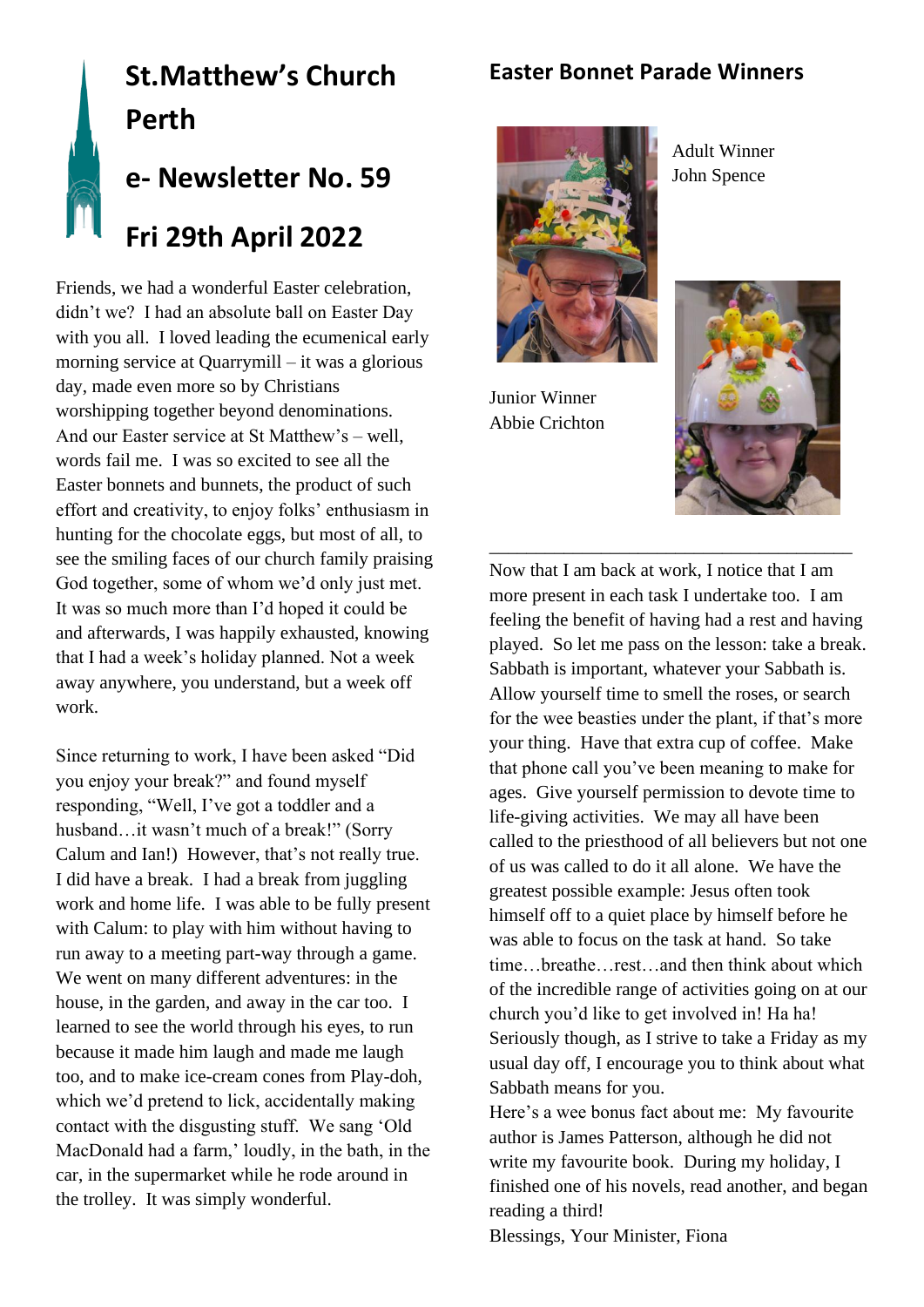**TIZOOM DIARY**

**Sunday: Live streamed Worship** from 10.45 ID 953 7532 1288 Pass code 058724 **Wednesday Meditation at 9am**  ID: 818 8897 1376 Passcode: 905980 The above can be accessed using the telephone by dialling : 0131 460 1196 And enter ID, and Pass Code where required, above when requested. To Unmute yourself press \*6

Quick link for Sunday Worship

**[https://zoom.us/j/95375321288?pwd=Z0ZQckF2dEV](https://zoom.us/j/95375321288?pwd=Z0ZQckF2dEVpcmNUTWtPdmZxeUhGQT09) [pcmNUTWtPdmZxeUhGQT09](https://zoom.us/j/95375321288?pwd=Z0ZQckF2dEVpcmNUTWtPdmZxeUhGQT09)** Quick link for Meditations **[https://us06web.zoom.us/j/81888971376?pwd=UkY](https://us06web.zoom.us/j/81888971376?pwd=UkYxcHo5SVV2Ky9JN0swc3JleitLZz09) [xcHo5SVV2Ky9JN0swc3JleitLZz09](https://us06web.zoom.us/j/81888971376?pwd=UkYxcHo5SVV2Ky9JN0swc3JleitLZz09)**

**In addition , all church services are now also being steamed on YouTube. To access YouTube service simply open You Tube and search " st matthews church perth " and select the service you would like.**

**COVID restrictions have been lifted and we as a congregation have to take our own responsibility to protect ourselves. Please feel free to wear a mask if it makes you feel more comfortable and at the same time others will respect your choice. Should you feel you have Covid symptoms do not attend church until they are clear.**

# **Contactless Payments and Donations**

St.Matthew's has, thanks to a few kind donations, moved into the Contactless Era with the purchase of a Contactless payment system. We are all used to

paying for even the smallest item using card payments. This unit will allow for everything from offerings to ticket purchases and even



the donation for your after - church tea and coffee using your card. Once you have registered your details it will even collect Gift Aid.

Please speak to Tom Morrison or Alastair Byers should you require more information.

# **Urgent Appeal**

At the last Kirk Session Meeting the Treasurer presented the Annual Accounts and Budget for 2022. The figures presented show that we need to make a substantial increase in our offerings.

However, having looked into the current givings the Treasurer had reported that no more than 40% of our 351 members are contributing to St. Matthew's.

My appeal is to all members to consider their offerings and make an increase if possible. This request is particularly made to the 60% of our members who are not making an offering. We all know that the church is a place of worship and comfort and does not compare to a club and does not have a membership fee, but, in many respects offers similar facilities of friendship, fellowship and learning and is always there for you. Please consider your financial support.



Offerings do not need to be weekly, they can be monthly, or even annually. They can be made in cash, cheque or direct debit. They can also be Gift Aided, if you are a tax payer

Should you require help or advice in how to make an offering please contact the Treasurer, John Dewar at [dewar34@hotmail.com](mailto:dewar34@hotmail.com) or through the church office.

Offerings can be made at any time by BACS transfer to the following account.

Account Name: St. Matthew's Church Sort Code: 83-47-00 Account Number: 00760133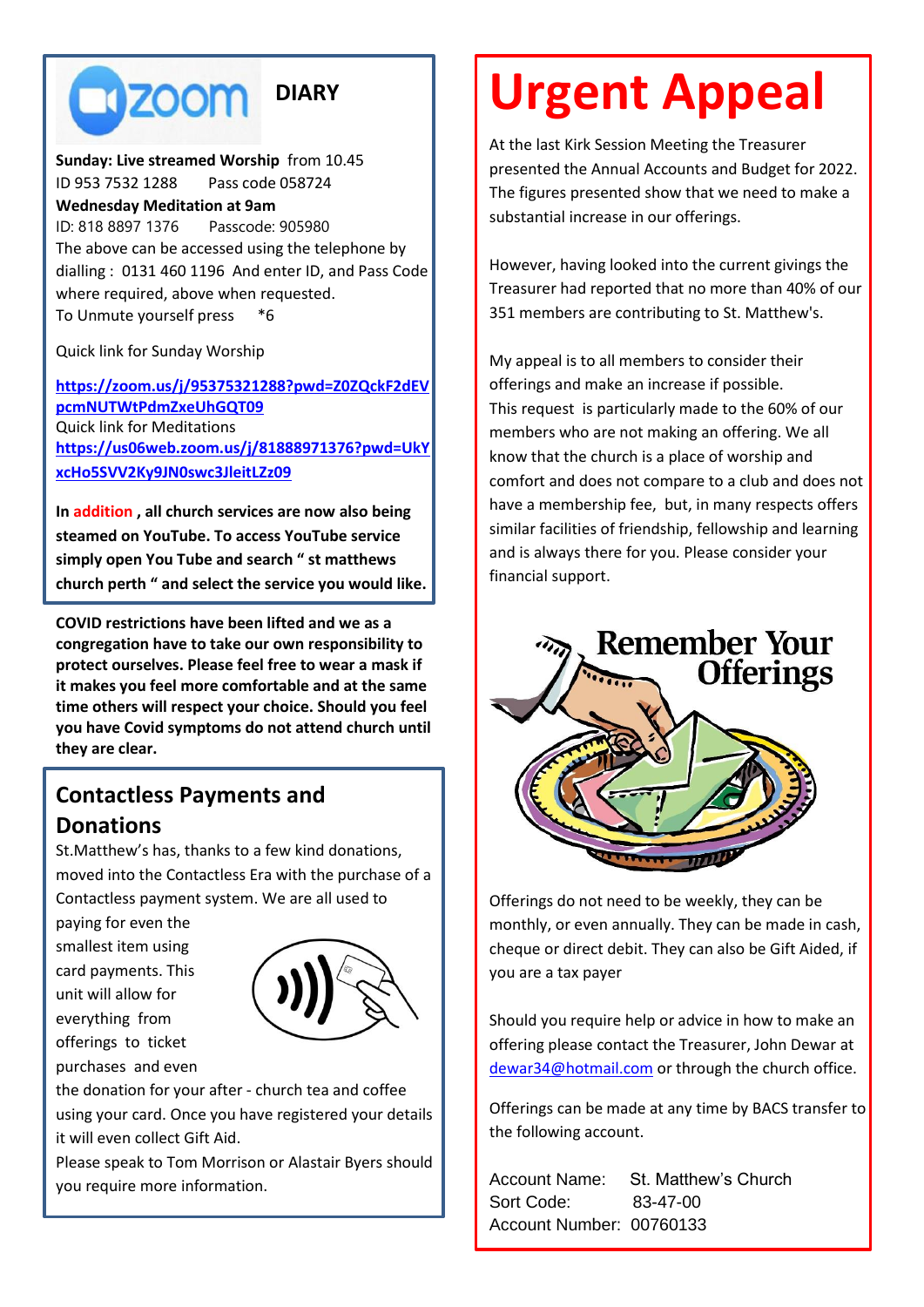

## **Sunday 5 th June, 11.00-16.00, Jubilee Service and Gala Platinum Jubilee Gala, Sunday 5th June, St Matthew's Church**

I am certain by now that you all have Sunday  $5<sup>th</sup>$  of June marked in your diaries! On that day, we will begin our celebration with an outdoor Songs of Praise service at 11am from the steps of the church. A Council-run parade will pass by the church shortly after the close of the service. When this has passed, we will launch into our Gala day. With free entertainment across the afternoon, including our very own Michael Ellacott, the Tayside Big Band, the Rock Choir, a clown and others, along with games to play and stalls to peruse, it is bound to be a great day. Our wonderful catering team will be offering party

food and a drink at the bargain price of £5 for adults and £2 for children. Tickets for this can be purchased in advance. There will be hot dogs and ice cream for sale.



Most of all, it is a great opportunity for our

community to get to know one another whilst having fun. It will take a lot of work but we can do it together. We'd appreciate all the support we can get. If you can help, even for a couple of hours, please get in touch with Bev. Look out for the sign up sheets in church. However, the most helpful thing to do is spread the word – on Sunday  $5<sup>th</sup>$  of June, the place to be is Tay Street!

#### "**LOCKDOWN " EXHIBITION**

Janet Martin and I are organising an exhibition to run from **Monday 5th to Saturday 10th September** to include all the various activities and projects you have worked on over the last 2 years during the period of Covid restrictions.

What did you do? What did you achieve? What have you made?

Some people have already contacted me but we need more exhibits!

We would love to hear from you with any ideas and objects you have- or photos of anything too big to exhibit!

Please contact me on FMBruce6@googlemail .com or 07787 103531 asap.

The culmination of the week will be on the evening of **Saturday 10th September** when we are honoured to have actress, singer, poet and author, Gerda Stevenson talk to us about her film " The Stormwatchers" which she made as part of the Orkney Festival during lockdown and we will then have a private showing of the film.

Please put this date in your diary now!

Fiona Bruce



## **Guild News May 2022**

The Guild programme is completed for this season. However, we are having **Knit and Natter sessions** on Wednesday afternoons 2-4pm, beginning on Wednesday 4th May, in the cafe or Sanctuary. Any ladies are welcome to join for a chat even if you don't knit!



Lorna Morrison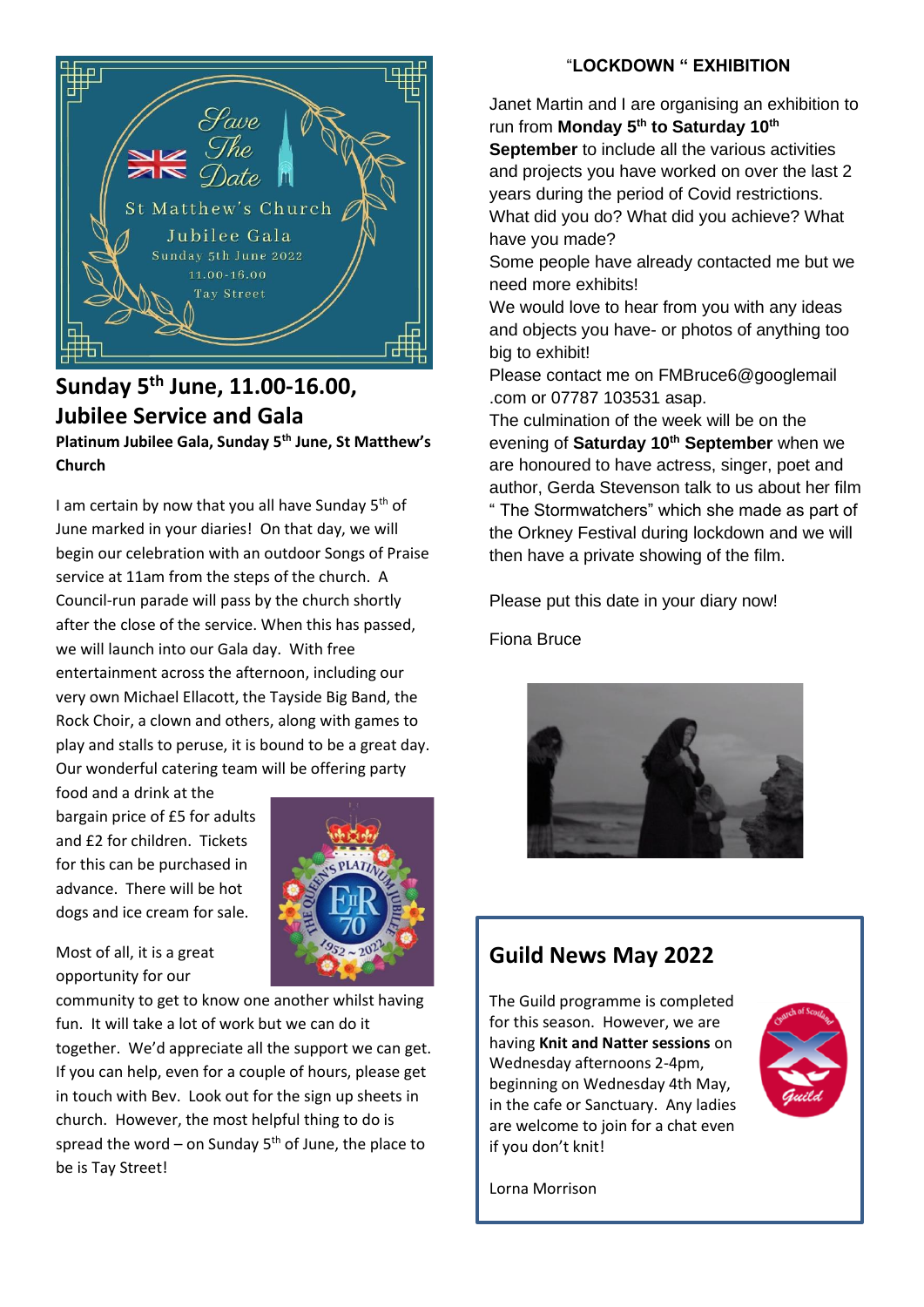### **PILGRIM'S WAY WALK**





# **Leslie to Markinch**

Our next walk will take place on **Saturday 2 April** and is approximately 6 miles through the paths of Glenrothes alongside the river. We will be guided by Douglas Galbraith, who has provided the historical notes, on this leg of our journey. We will have a stop for lunch so please bring a pack lunch this time. The church in Markinch is going to give us tea/coffee when we get there.

Please meet at Broxden carpark (up near the electric chargers) at 9am. Please let Jean Young or Fiona Bruce know on [jy2@btinternet.com](mailto:jy2@btinternet.com) or [FMBruce6@googlemail.com](mailto:FMBruce6@googlemail.com) if you intend to join us. All are welcome!

## **150th ANNIVERSARY T-SHIRTS**

One of our Members, Jenni Wilson who is a graphic designer, has very kindly designed some t-shirts to commemorate our 150th Anniversary - one including our church logo for general purchase and the other for our walkers containing the Fife Pilgrim Way details also. Please see the link attached for Jenni's website.





#### These are £15.25 each.

<https://voice.teemill.com/collection/st-matts/>

If you would like to purchase one of these unique t-shirts at our special price please let me know either by e-mail or phone or see me at church by  $15<sup>th</sup>$  May.



ST MATTHEW'S CHURCH. PERTH

**Fife Pilgrim Way Walk** Thanks 2021 - 2022 Fiona Bruce [FMBruce6@googlemail.com](mailto:FMBruce6@googlemail.com) or 07787 103531



# **COMMUNION and ANNUAL STATED MEETING – Sunday 15th May 2022**

Our Annual Stated Meeting will have a different format this year. During our service of worship, we will give thanks for the life of our church in 2021. I'd love to be able to share stories and show photos to provide the bigger picture than the finances can show. We will present the figures and full sets of accounts will be provided on request.

When we have shared the story of 2021, we will join together in Communion to celebrate that we are part of a much



bigger story: the family of God. In order for me to do the Annual Stated Meeting in such a way, I need your help, because I didn't arrive until January. Please send photos and stories that you are happy for me to share to [FBullock@churchofscotland.org.uk](mailto:FBullock@churchofscotland.org.uk) by 12noon on Thursday 12<sup>th</sup> May. Thank you!

#### **Christian Aid**

Christian Aid. Gift Aid envelopes will be available for all donations. For those who would be missing the

usual coffee morning there will be a "big brekkie" in the Episcopal cathedral from 10- 12 on Saturday 21st May.



## **LIFTS TO CHURCH & EVENTS**

I am trying to put together a list of people who would be willing to provide lifts to elderly people in our church who would not otherwise be able to attend church or the various other events we hold.

Please let me know if you are willing to do this. **Thanks** 

Fiona Bruce 07787 103531 or [FMBruce6@googlemail.com](mailto:FMBruce6@googlemail.com)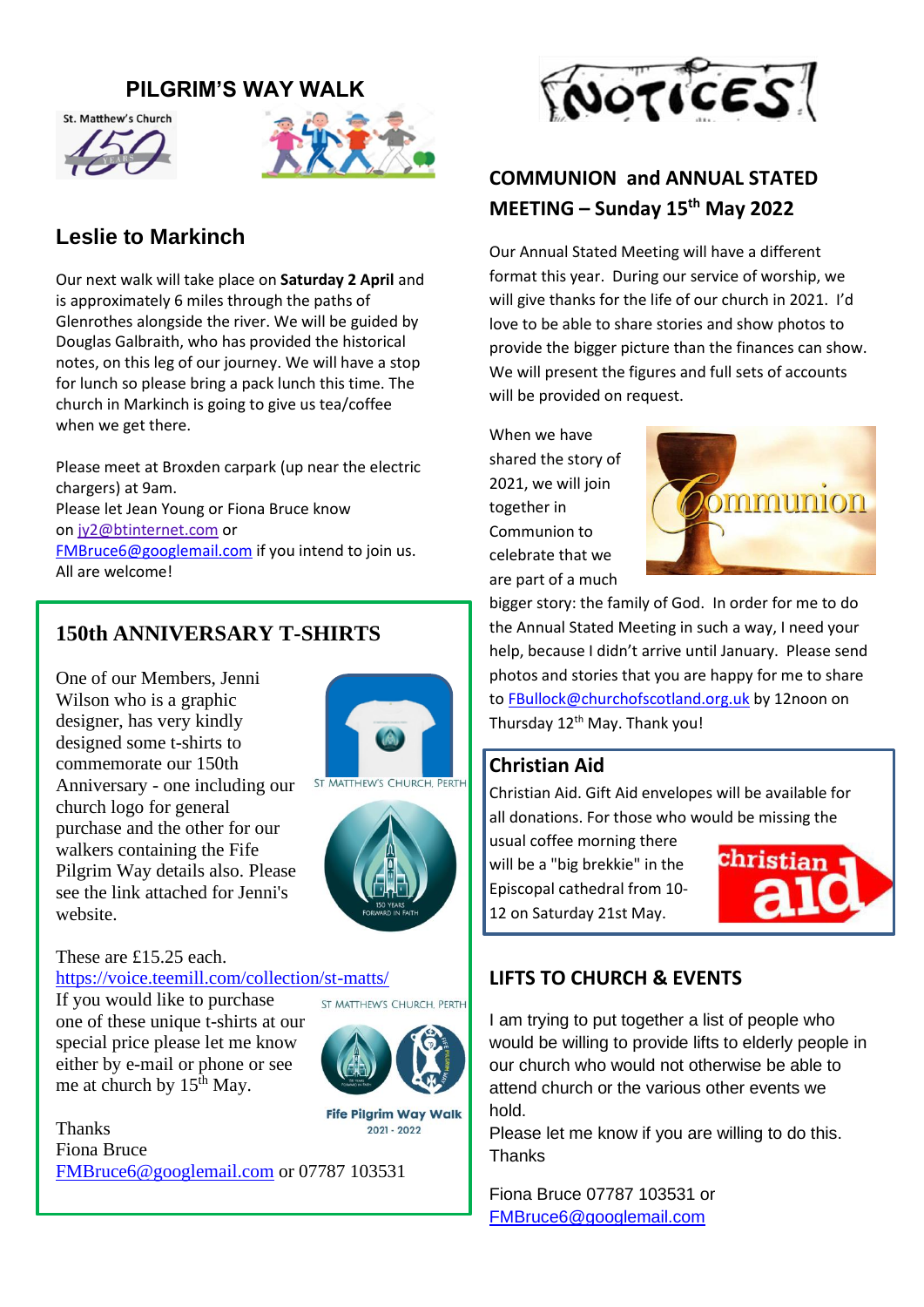#### **LARGE-PRINT HYMNSHEETS**

For the past couple of months, we have made hymn sheets available at our Sunday services. There are two options: large print, and blue print on pastelcoloured paper. We hope that this will assist those with sight issues or dyslexia to participate fully in worship. The intention is to ensure that St Matthew's continues to be an accessible church. This service has not been used so far but it might just be because you don't know about it. I encourage all welcome teams to offer these sheets to the congregation as they arrive. Many thanks, Rev. Fiona



**Have** you ever thought about joining the church? Do you have questions about faith that you would like to explore before making a commitment?

Would you simply like the chance to discuss faith and the church? I am hoping to run some sessions shortly with the intention of these leading up to an opportunity to become a church member should you so wish. With no dates or times fixed at the moment, I'd like to gauge interest. If this would be of interest to you, please get in touch with me at

[FBullock@churchofscotland.org.uk](mailto:FBullock@churchofscotland.org.uk) or on 01738 570241 and I can ensure that you receive details.

Congratulations to:

Morag Rattray on 20<sup>th</sup> May

Beverly Moran on 21<sup>st</sup> May

# **CHURCH ROTAS**

#### **Door Duty For May**

| 1 <sup>st</sup>        | Burghmuir Team(Isobel)   |  |
|------------------------|--------------------------|--|
| <b>Rth</b>             | Bridgend Team (Alastair) |  |
| 15 <sup>th</sup>       | Gannochy Team (Jean)     |  |
| 22 <sup>nd</sup>       | Muirton Team (Janet)     |  |
| 29 <sup>th</sup>       | Perth City Team (John)   |  |
| <b>Readers for May</b> |                          |  |

| 1 <sup>st</sup>  | Lorna Morrison        |
|------------------|-----------------------|
| <b>Rth</b>       | Andy Turnbull         |
| 15 <sup>th</sup> | Carolyn Byers         |
| 22 <sup>nd</sup> | <b>Alastair Byers</b> |
| 29 <sup>th</sup> | Jenni Wilson          |

#### **Flowers for May**

| ,                              |                        |
|--------------------------------|------------------------|
| 1 <sup>st</sup>                | <b>Tom Morrison</b>    |
| 8 <sup>th</sup>                | Rae Simmons            |
| 15 <sup>th</sup>               | Jack Rough             |
| 22 <sup>nd</sup>               | Irene Lamond           |
| 29 <sup>th</sup>               |                        |
| <b>Flower delivery for May</b> |                        |
| 1 <sup>st</sup>                | Janette Miller         |
| $8^{\sf th}$                   | Janet Martin           |
| 15 <sup>th</sup>               | Carolyn Byers          |
| 22 <sup>nd</sup>               | <b>Alsison Sweeney</b> |
| 29 <sup>th</sup>               | Evelyn McLaren         |
| <b>Beadle for May</b>          |                        |
| 1 <sup>st</sup>                | <b>Tom Morrison</b>    |
| 8 <sup>th</sup>                | <b>Andy Turnbull</b>   |
| 15 <sup>th</sup>               | Colin McKenzie         |
| 22 <sup>nd</sup>               | <b>Malcolm Thom</b>    |
| 29 <sup>th</sup>               | Colin McKenzie         |
| <b>Coffee Rota for May</b>     |                        |
| 1 <sup>st</sup>                |                        |
| 8 <sup>th</sup>                | Frances's Team         |
| 15 <sup>th</sup>               | Marjorie;s Team        |
| 22 <sup>nd</sup>               | Wendy's Team           |
| 29 <sup>th</sup>               | Isobel's Team          |
|                                |                        |

Should you wish to be part of any of the above Rotas please have a word with any of the above names who will put you in touch with the appropriate rota organiser.

#### **ROTA for OPENING OF THE CHURCH TO VISITORS in MAY**

| Monday 2 May                 | 12-2     | Janet & Marjorie                           |  |  |
|------------------------------|----------|--------------------------------------------|--|--|
| Thursday 5 May               | $11 - 1$ | Fiona & Andrew Tait                        |  |  |
| Monday 9 May                 | $11 - 1$ | Marjorie & Wendy                           |  |  |
| Monday 9 May                 | 1-3      | Jack                                       |  |  |
| Thursday 12 May 11-1         |          | Fiona & Andrew                             |  |  |
| Friday 13 May                | $11 - 1$ | Lesley & Joan                              |  |  |
| Monday 16 May                | 11-1     | Janet & Jane                               |  |  |
| Monday 16 May                | 1-3      | Jack                                       |  |  |
| Monday 23 May                | $11 - 1$ | Marjorie                                   |  |  |
| Tuesday 24 May 12-2          |          | Lesley & Joan                              |  |  |
| Friday 27 May                | $11 - 1$ | Jack                                       |  |  |
| Monday 30 May 11-1           |          | Marjorie                                   |  |  |
| Please support your church   |          |                                            |  |  |
| by coming along for a tea or |          |                                            |  |  |
| coffee if you are in town or |          |                                            |  |  |
| volunteering for guiding or  |          |                                            |  |  |
| making a tea or coffee       |          |                                            |  |  |
|                              |          | where you see a gap in the Rota! (which is |  |  |

attached to the fridge in the café) Any questions please just ask me. Thanks Fiona Bruce

07787 103531 or [FMBruce6@googlemail.com](mailto:FMBruce6@googlemail.com)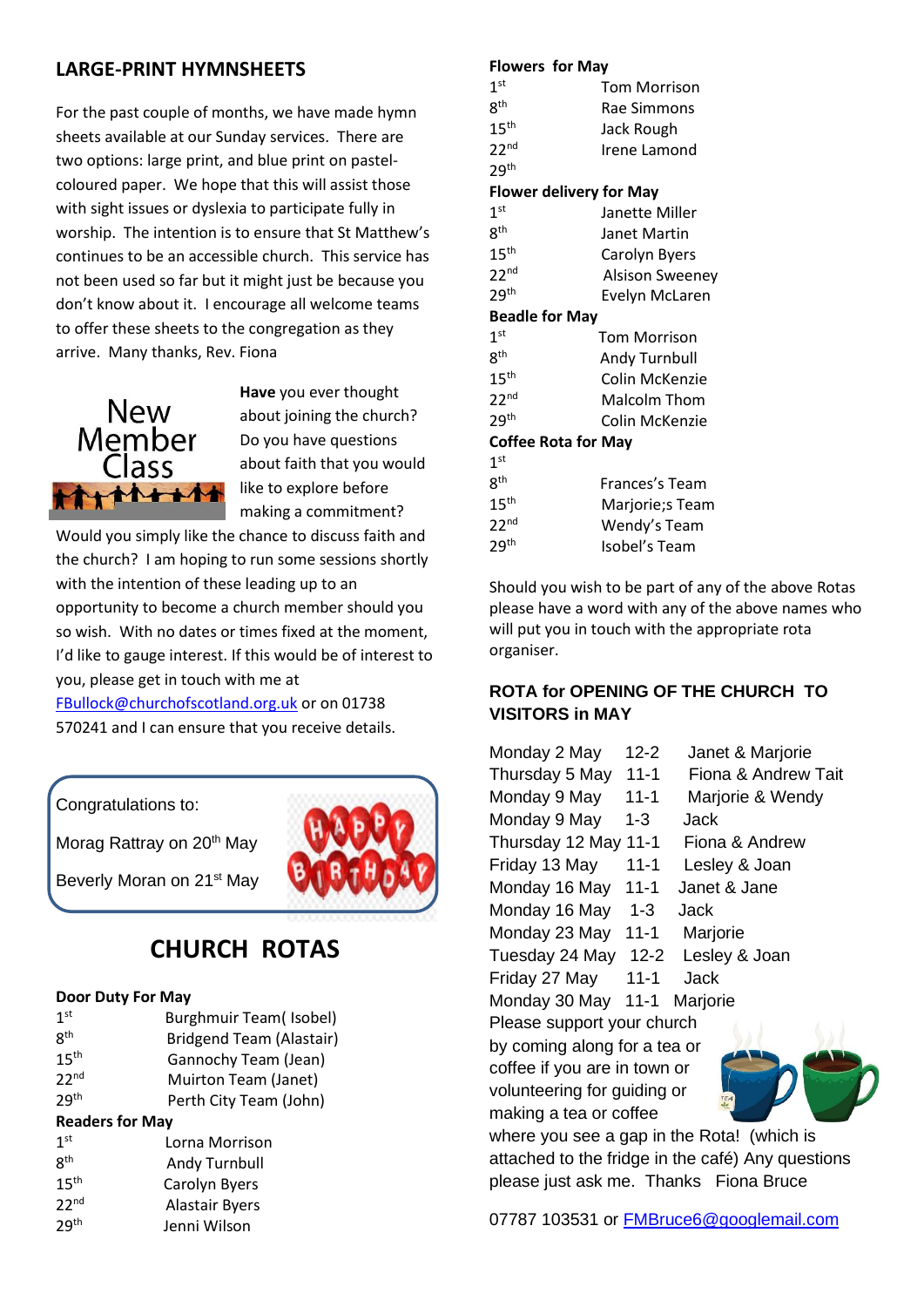## **Janet's Jottings**

## 'A Man's a Man'

A number of years ago, I was speaking with a Russian gentleman in Edinburgh. He told me how much he loved Scotland and proceeded to amaze me by reciting some Burns' poetry in perfect Scots. He explained that when he was in primary school, all the children had been told about Robert Burns and learning his poetry was mandatory. This was of course long before the fall of the Berlin Wall and the Soviet Union was still in place.



It seems that Robert Burns first became popular in Russia in the 19th century. This was possibly due to the expression of egalitarian ideas of society highlighted in his poetry at a time when the vast majority of Russians lived in oppression,

poverty and servitude. Burns' works were translated into Russian and he was seen as a great source of inspiration for ordinary Russians. Post Russian Revolution, he became known as the people's poet and today he is still taught in schools alongside their own national poets. I was also intrigued to discover that Burns was held in such high regard by the Russians that they produced the first postage stamp dedicated to him in 1959.

I asked the man what his favourite poem was and his reply was 'A Man's A Man for a' that'. The other night I was watching the news as President Putin was pontificating in his usual manner. I came to thinking about this man and wondering if he's still alive and whether he is aware of the truth of the war in Ukraine? I looked at Putin and all I could hear was the Russian man's voice reciting to me (in clear Scots) the following words………….

*Ye see yon birkie, ca'd a lord Wha struts, an' stares, an' a' that; Tho' hundreds worship at his word, He's but a coof for a' that: For a' that, an' a' that, His riband, star, an' a' that, The man o' independent mind, He looks and laughs at a' that.*

Was Putin one of those many children who may have learned Burns' poetry in his youth? Did he learn to

recite the lines that still touch so many hearts in so many countries across the world? Amazing poems that reflect our own distorted visions of ourselves, the joys of nature, the comical reflections of our inappropriate behaviour, the delights and angst of love and of course, the social injustices humans inflict on one another. If Putin was indeed introduced to the poetry of Burns', I fear that he has most certainly forgotten it, or chosen to disregard the messages contained. I am tempted to write to remind him of the extraordinary cultural dominance Burns once achieved in the Soviet Union and that he might consider Burns' ideas of respecting others. Words are said to be mightier than the sword – let's hope so!

*Then let us pray that come it may, As come it will for a' that, That sense and worth, o'er a' the earth, May bear the gree, an' a' that. For a' that, an' a' that, It's coming yet, for a' that, That man to man, the warld o'er, shall brithers be for a' that.*

*\_\_\_\_\_\_\_\_\_\_\_\_\_\_\_\_\_\_\_\_\_\_\_\_\_\_\_\_\_\_\_\_\_\_\_\_\_\_\_\_\_\_\_\_*

#### **[www.easyfundraising.org.uk](http://www.easyfundraising.org.uk/)**

Have you ever caught yourself thinking, 'I wish fundraising was easy'? Well, now it is…or at least some of it is. If you shop online for food, clothing, gifts, even



insurance of the various kinds, you might be able to donate to the church at no additional cost. Just go to [www.easyfundraising.org.uk,](http://www.easyfundraising.org.uk/) select 'Create account' at the top and follow the instructions. We'd be grateful if you would choose 'Perth: St Matthew's Church of Scotland' as your cause. When you shop, go to [www.easyfundraising.org.uk](http://www.easyfundraising.org.uk/) and search for your retailer. When you click on the link, the donation will be applied automatically. Alternatively, you can download the app or donation reminder browser extension (much more simple than it sounds!), and when you go directly to a website or use a search engine to find a retailer, it will bring up a box to ask if you want to use Easyfundraising for your purchase. Simply click on that and it will refresh your access to the website and automatically generate your donation. It may only be 10p or 20p for some purchases but as one retailer says, 'Every little helps.' For some insurance, utilities and telecommunications companies, the donation is a fixed amount and more significant. And did I mention that it costs you nothing? That's got to be worth a try – good luck!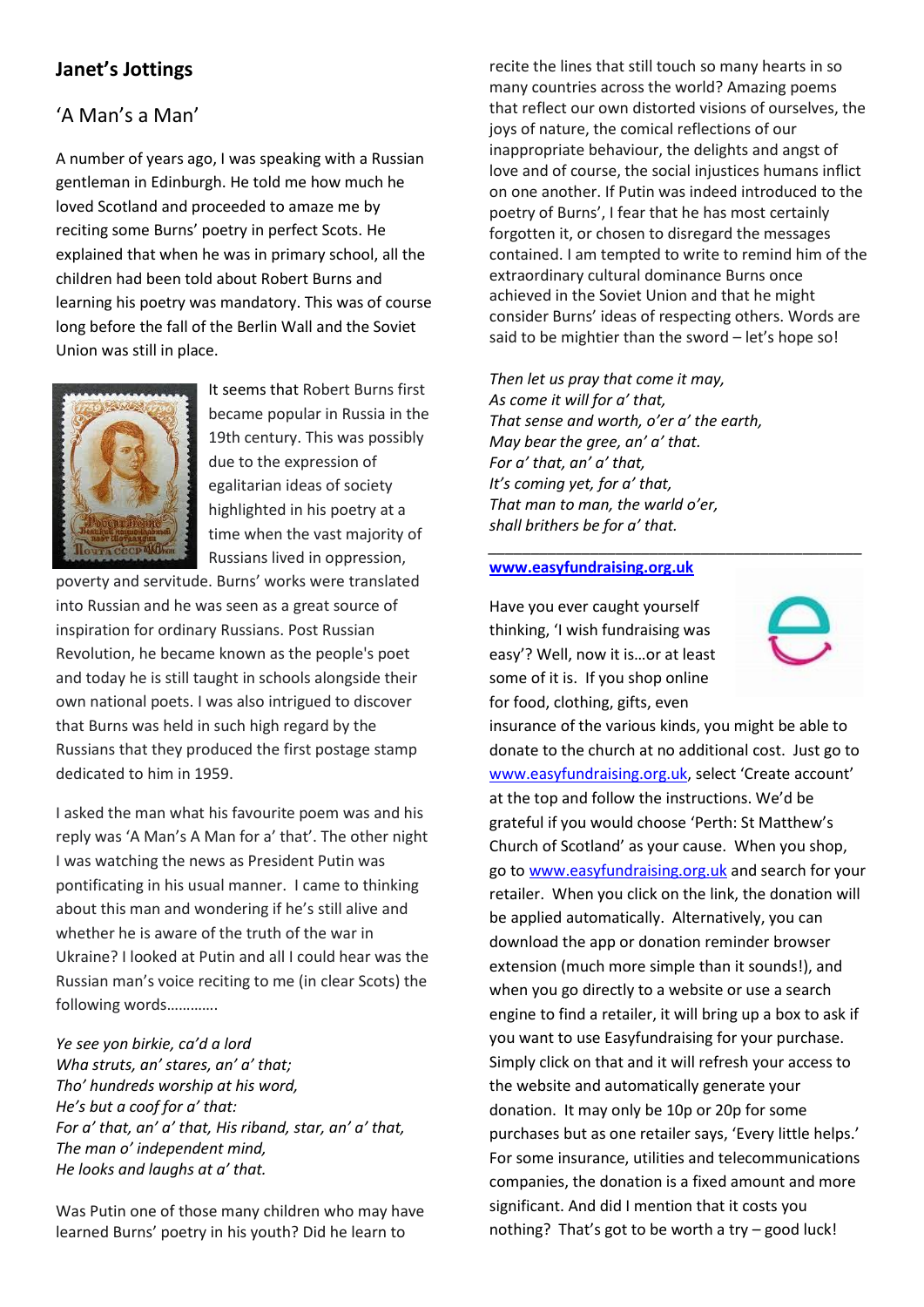



| <b>MAY</b>       |                |                                          |              |
|------------------|----------------|------------------------------------------|--------------|
|                  | 19th - 22nd    | PERTHSHIRE ARTS ASSOCIATION              |              |
|                  | 27th           | <b>RACHEL &amp; ROCK CHOIR</b>           | <b>150th</b> |
| <b>JUNE</b>      |                |                                          |              |
|                  | 5th            | JUBILEE STREET PARTY / SUMMER FETE 150th |              |
|                  |                |                                          |              |
|                  |                |                                          |              |
| JULY             |                |                                          |              |
|                  | 9th July       | <b>WIMBLEDON AFTERNOON TEA</b>           | 150th        |
|                  | 2nd July - 3rd |                                          |              |
|                  | Sept.          | <b>SUMMER EXHIBITION</b>                 | 150th        |
|                  |                |                                          |              |
| <b>AUGUST</b>    |                |                                          |              |
|                  |                |                                          |              |
| <b>SEPTEMBER</b> |                |                                          |              |
|                  | 11th           | WALKING TREASURE HUNT                    | 150th        |
|                  |                |                                          |              |
| <b>OCTOBER</b>   |                |                                          |              |
|                  |                |                                          |              |
| <b>NOVEMBER</b>  | 19th           | <b>CHRISTMAS LIGHT SWITCH ON</b>         |              |
|                  | 20th           | <b>END OF 150th YEAR SERVICE</b>         | 150th        |
|                  | 26th           | <b>PITLOCHRY THEATRE</b>                 |              |
| <b>DECEMBER</b>  |                |                                          |              |
|                  | 3rd            | <b>CHRISTMAS FAIR</b>                    | 150th        |
|                  | tbc            | <b>ROCK CHOIR CONCERT</b>                | <b>150th</b> |





**Intogether** have invited us to join a 30minute prayer ZOOM on Wednesday  $4<sup>th</sup>$  May from 9 -9.30pm.

This will be based on the Feldgild Compline which is a liturgy of the Northumbrian Community. You can join on the zoom by using the link below.

[https://us02web.zoom.us/j/5983256174](https://avanan.url-protection.com/v1/url?o=https%3A//us02web.zoom.us/j/5983256174&g=NjdjYTQ0YTJiNjBlN2NhNQ==&h=ODQxZjZhMmYxZmJlMWM5MTIwYmYwNzNhMjAyOWFhMDM1YmQ3MWViZWQ5M2E5NzY3N2NjNTE0YjViOWYzNDllNg==&p=YXAzOmNvczphOm86Y2VjYTZhZDExMDY4YjE1ZDdhOTM3NjM1Y2U3MWExMTc6djE6aDpO) Meeting ID: 598 325 6174

## **Perth: St. Matthew's Church Sunday worship at 11.am**

| <b>Address:</b>                                 | Tay Street, Perth, PH1 5LQ          |  |
|-------------------------------------------------|-------------------------------------|--|
| <b>Church Tel:</b>                              | 01738 636757                        |  |
| Minister:                                       | <b>Rev. Fiona C Bullock</b>         |  |
| Contact:                                        | 01738 570241(Manse)                 |  |
|                                                 | 07587 281344 (Mobile)               |  |
|                                                 | FBullock@churchofscotland.org.uk    |  |
| <b>Session Clerk: Fiona Bruce</b>               |                                     |  |
|                                                 | FMBruce6@googlemail.com             |  |
|                                                 | <b>Church Office: Beverly Skene</b> |  |
|                                                 | Office@perthstmatthews.org.uk       |  |
| <b>Newsletter Ed: Fiona Bruce</b>               |                                     |  |
|                                                 | FMBruce6@googlemail.com             |  |
| Treasurer:                                      | <b>John Dewar</b>                   |  |
|                                                 | Dewar34@hotmail.co.uk               |  |
| <b>Registered Scottish Charity NO. SCO16829</b> |                                     |  |

**Next Issue No. 60 on Friday 3rd June 2022. All contributions to [FMBruce6@googlemail.com](mailto:FMBruce6@googlemail.com) by Tuesday 31 st May 2022**